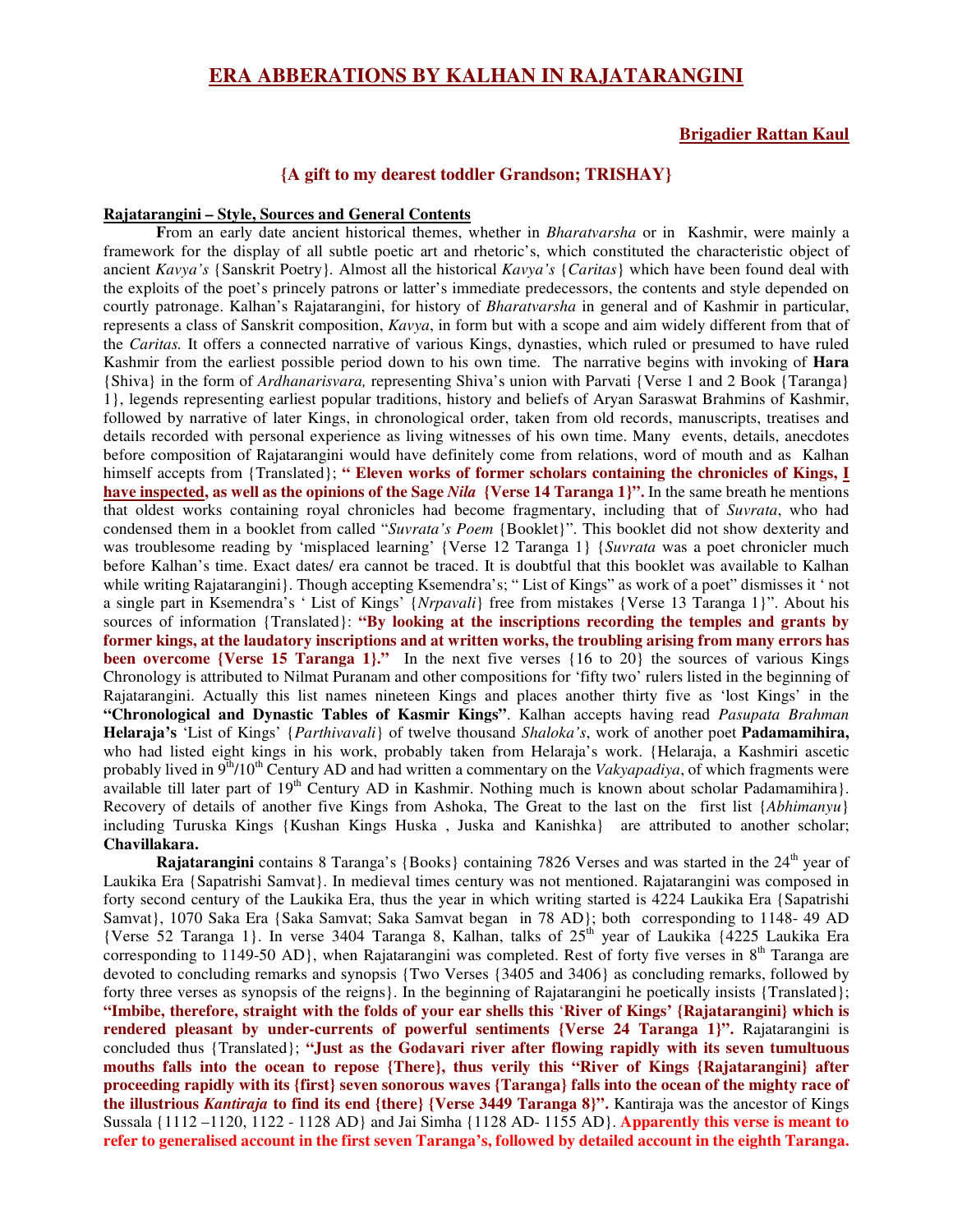**T**ranslated version of Rajatarangini by Sir Auriel Stein {1900 Print} in addition contains **"Chronological and Dynastic Tables of Kalhan's Record of Kas'mir Kings",** tabulated from the era's given in each Taranga {Book.}. In first three Taranga's and major portion of Taranga 4 of Rajatarangini , no chronological data has been given in the text and dates have been tabulated form the stated length of reigns, few general dates and figures in the Taranga's. Except for Taranga 1 wherein total aggregate length of reigns of initial fifty four Kings has been calculated, this table gives Laukika Era {Sapatrishi Samvat} year/dates of accession. From later part of Taranga 4 dates of accession, political events or important events have been indicated with Laukika Era with month and day.

# **Era's mentioned By Kalhan**

**N**arration of reign of the Kings in Taranga 1 starts from **Kaliyuga**, also called **Kali Samvat**, and gives total duration of initial Kings mentioned in Taranga 1 to 2268 years in Kaliyuga. Verse 51 Taranga 1 mentions that {Translated}; "when 653 years of Kaliyuga had passed away, the Kurus {Kuravs} and Pandava's lived on the **earth.**" The year of starting Rajatarangini is in **Laukika** and **Saka Era** and Saka Samvat is repeated in Verse 56 {Translated}; **"When King** *Yudishthira* **ruled the earth, the** *Munis* **{the Great Bear – Sapatrishi's} stood in** the Nakshatra Maghah. The date of his reign was 2526 years {before} the Saka Era". Thus three era's; Kali **Samvat, Laukika Era {Sapatrishi Samvat} and Saka Era, have been used, though Laukika Era has been frequently quoted.** Laukika Era has been extensively used in the medieval age in Kashmir together with Saka Samvat, in addition to Vikrami Samvat. and continued till middle of 19<sup>th</sup> Century. While Saka Samvat fell off the radar of Kashmiri's in the beginning of 20<sup>th</sup> Century {current year 2008 AD being 1930 Saka Samvat}, Vikrami Samvat {started in 56 BC, current year 2008 AD being 2064 Vikrami Samvat} was used till early fifties of 20<sup>th</sup> Century, before being replaced by Christian era. Laukika Era is still used in *Panchangs* and our New Year {*Navreh*} starts from the first day of Laukika Era with *Thal Barun;* current year 2008 AD being 5083 Sapatrishi Samvat*.* Vikrami Samvat had relevance in Kashmir till it was official calendar of Jammu and Kashmir Government and the first day of the month called *Sankrath* related to *Sankrathi Vrat* {Fast}. There was one important event of Vikrami Samvat; of *Thal Barun* on the last day of the month of *Phalgun* and the first day of *Chaitra*, called *Sonth*, connoting the onset of spring. **Kalhan also talks of** *Brhatsamhita* **{Verse 55 Taranga 1}, another treatise on the Kashmiri calendar {More of it later}.**

# **Scope of the Paper**

**Rajatarangini** is a master piece by itself and authentic available history of the Kings of Kashmir from ancient times to Kalhan's time's i.e 1150 AD. The style of writing, the lucid contents and the way an event has been poetically framed itself is unique. It has made a place for itself in the history of Kashmir and *Bharatvarsha* and it is **'nearly blasphemous'** to find errors or faults or aberrations in the book. Kalhan wanted the book to be {Translated}; **"Worthy of praise is that power of true poets, whatever it may be, which surpasses even the** stream of nectar, in as much as by it their own bodies of glory as well as those of others obtain immortality-**Verse 3 Taranga 1".** Acceptance of the fact that {Translated}; **"Men in later time should supplement the** narrative of events in the works of those who died after composing each the history of those Kings whose **contemporaries they were? Verse 9-10 Taranga 1"**. Availability of material to Kalhan for reference are; eleven works of scholars; Nilmat Puranam; Suvarata's *poem*, fragmentary though; Ksemendra's *Nrpavali*, opinion of Helaraja's *Parthivavali* {9<sup>th</sup>/10<sup>th</sup> Century}, works of Padmamihira, Chavillakara and *Brhatsamhita* by Varaha Mihir. Some of the works are, however, dismissed as fragmentary, troublesome and not even a single part being free from mistakes {Verses 11 -13 Taranga 1}. Mention of "**inspection only"** of work of eleven scholars {Verse 14 Taranga 1}, gives an impression that their contents were not fully accepted as authentic or details contained therein not included. Details from Nilmat Puranam, works of Padmamihira and Chavillakara, even though included, connected contents have been framed differently; both in names as well as chronology. For example significant deviation can be observed on comparison of the contents of Verses  $59 - 73$  Taranga 1, dealing with first King of Kashmir, with the contents of Nilmat Puranam { Verses 1- 10 Book 1 Nilmat Puranam}, which are claimed as the base for composition thus; {Translated}; "**Gonanda and {his successors} have been taken from Nilmata. Verse 16 Taranga 1".** Sir Auriel Stein in his translation of Rajatarangini has commented on the chronology of the Kings in his Book "**Kalhana's Rajatarangini- A Chronicle of the Kings of Kasmir".** Sir Stein based his comments on his own observation, analysis, plethora of books, reports, explanation, interpretation by his Kashmiri scholar friends and various papers. Sir Stein comments on the Chronology of initial Kings viz 653 to 1919 Kali Samvat, thereafter thirty seven princes of first three dynasties reigning for 1784 years with high or low average reigns or 300 years allotted to King Ranaditya {Verse 470 Taranga 3}. He also points out that the average dates of some of the known Kings like Ashoka, Kanishka and many others have been antedated ranging from 1000 years {Ashoka}, Kanishka and other Kings {1100 years} to 1200 Years {Mihirkula {Mihir Kul} 550 AD}. Even popular founder of Pravarpura {Srinagar}, King Pravarsena II, has been antedated by nearly 500 years in the chronology. Rajatarangini, however, narrows the gap in later Taranga's closer to Kalhan's era. These gaps, however, continue to exist till quoting of Laukika Era begins {Verses 703 and 716 Taranga 4}.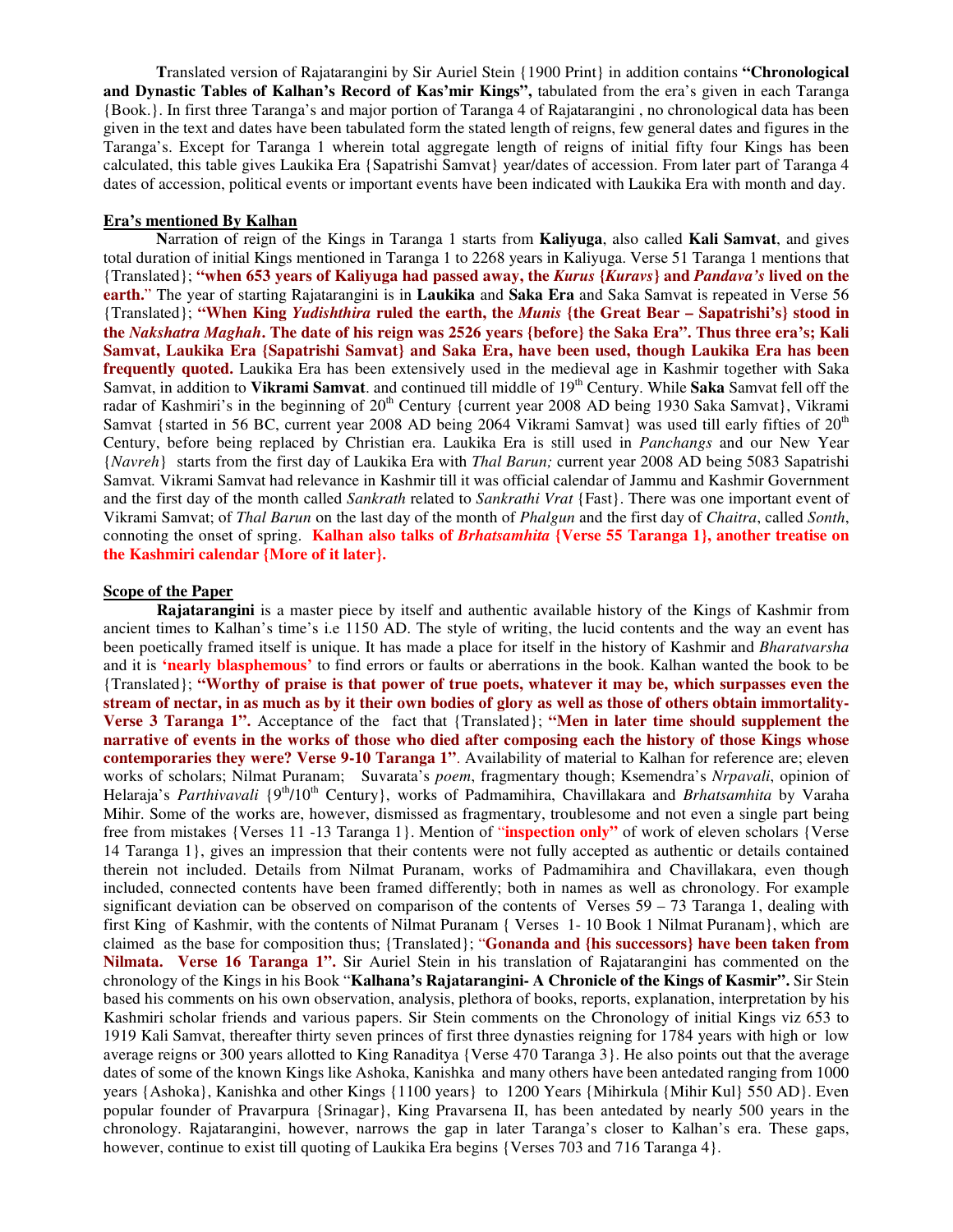The aim of this paper is not to repeat variation already in public domain, but concentrate on other **specific spheres, not touched so far by any writer/scholar. These aberrations are basis of certain fresh chronology, contradictions, which would have otherwise been known to Aryan Saraswat Brahmin Kalhan during his time. These aberrations are something like glow of light to Aryan Saraswat Brahmins of Kashmir, which may give them somewhat correct era and chronology of the earliest Kings of Kashmir, as scholars/writers including Sir Stein have so far gone strictly by dates mentioned by Kalhan.**

#### **Origin of Various Era's/Calendars**

**A**s a results of various surveys, carbon dating, archaeological finds, artefacts, common usage of the era in *Bharatvarsha*, Indus Valley excavations, excavations and survey results in Kashmir, it has been proved that Sapatrishi Samvat is indigenous to *Bharatvarsha*, connected with pre Harapan civilisation in the Indian subcontinent {*Bharatvarsha*}, tracing back to the Palaeolithic period; about 6000 BC ±. Apparently as the time elapsed, this period was taken as the base for Laukika Era {Sapatrishi Samvat}. Arya Bhatta, an ancient Brahmin writer on Astronomy, born in Kusuma-Pura (Modern Patna ; 476 – 550 BC}, author of *Aryabhattiya*, which is somewhat amendment to earlier work of Sage Maya {*Surya Siddhanta*}, is the calculator of this era, which was widely accepted and used in *Bharatvarsha* and Kashmir. Earlier calendar in *Bharatvarsha* was with 60 cycles of 60 years each, 27 *Nakshatra's* and twelve months. Notices by the Greek historians *Pliny* and *Arrian* suggest that, during the Mauryan Dynasty {322 –185 BC}, the calendar used in *Bharatvarsha* began in 6676 BC. It is very likely that this was earlier *Saptarishi* calendar, with a beginning of 6676 BC. Arya Bhatta's (476-550 BC) calculations and tradition places Mahabharata war to 3137 BC; 35 years before the transition of *Dvapar Yug* to Kaliyug*.* Arya Bhatta, stated that Kaliyug started 3600 years before, when he was 23 years old, making the start of Kali Samvat as 3102 BC. *Surya Siddhanta*, a document evolved earlier than *Aryabhattiya,* states that sun was 54 degrees away from vernal equinox when Kali Samvat started on a new moon day; **Ist Day of** *Chaitra Shukla* Paksh {Bright Half} corresponding to February 17/18, 3102 BC, at *Ujjain*. It is said that Kali Samvat could not begin as long as Lord Krishna was touching Earth with His holy feet and it was only after He left this **world, it marked the end of** *Dvapar Yug* **and commencement of Kaliyug and Kali Samvat.** There are some minor differences; 20 February 3102 BC or 18<sup>th</sup> February 3102 is also talked about. **From all confirmatory** astronomical calculations Kali Samvat is believed to have begun when Krishna "died" at the age of 125 on **Friday 17/18 Feburary 3102 BC at 14:27:30 hours.** The commencement of Laukika Era or Sapatrishi Samvat has indirect connection with Kali Samvat. Sapatrishi's were in *Maghah Nakshatra*, 75 years prior to Kali Samvat and remained so for next 25 years after Kali Samvat had commenced. **It is on Ist** *Chaitra Shukla Paksh* **{Bright** Half} of 3076 BC Sapatrishi's {Ursa Major} moved into *Poorva Nakshatra* in 3076 BC and Laukika Era or **Sapatrishi Samvat commenced.**

**T**he difference in what was being adopted before Arya Bhatta's calculation has connection with the present Laukika Era or Sapatrishi Samvat and a remarkable coincidence of 60 years cycle for 60 years totalling 3600 years. Earlier Sapatrishi Samvat was a repetitive i.e 6676 BC less 3600 years coinciding with commencement of current Sapatrishi Samvat. Around 500 AD, another major review of the Indian calendar was 'attempted'. Varaha Mihir, a Kashmiri Aryan Saraswat Brahmin {505- 587 AD; some scholars state that he was born at Ujjain} and others used *Nakshatra* references and that Sapatrishi's {Ursa Major} were indeed in *Maghah Nakshatra* at the time of the Mahabharata War. While Arya Bhatta declared the War to have occurred in 3137 BC, Varaha Mihir assigned it 2449 BC {653 Kali Samvat}. This discrepancy arose, perhaps, from the different assumptions regarding the *Nakshatra's*; actually 27 as correctly calculated by Arya Bhatta and Varaha Mihir's assumption of 28 as against 27 *Nakshatra's* based on *Nakshatra's* as given in Atharv Veda, which was found to be incorrect. Only 27 *Nakshatra's* fitted the well made astronomical calendar propounded in *Surya Sidhanta* and later in Arya Bhatta's work, *Arryabhattiya*. Commencement of Laukika Era or Sapatrishi Samvat is thus **placed on** *Chaitra Sudi* **1 {First day** of Bright Half of Chaitra; also the New Year {Navreh} of Aryan Saraswat Brahmins of Kashmir} of Kali Samvat 25 (expired) or the year 3076 BC. Current Laukika Era is 5082{2008 BC}. **One wonders as to why a new** era was started immediately after Kali Samvat in the form of Laukika Era {Sapatrishi Samvat}. One of the explanations was that on *Chaitra Sudi* 1 {First day of Bright Half of *Chaitra*} Spatrishi's moved from *Maghah Nakshatra* **to** *Poorva Nakshatra;* **a phenomenon once in hundred years. One would ask why on move to** *Poorva Nakshatra* **only. While** *Poorva Nakshatra* **is considered somewhat auspicious, why not more** auspicious Nakshatra's or the first auspicious Nakshatra of the calendar i.e Ashwin. Apart from wait for the next Nakshatra, start of a new era barely twenty five years after Kali Samvat is curious. It is evident from these facts that the new era became due, after the ancient calendar of 60 by 60 years cycle. Arvan Saraswat **Brahmins of Kashmir for long have been associating the commencement of Laukika Era with that of the entry of Aryan Saraswat Brahmins into Kashmir. Laukika Calendar came into being in** *Bharatvarsha* **as a** result of the revision of major astronomical calendars by Arya Bhatta's in 550 BC. With Kali Samvat having **been established, 25 years gap surprisingly coincides with probable date of** *Swargarohanam* **{Entry into heaven} of Pandava's**. **It is also said that Sage Vyasa dictated the epic to Ganapathi only after**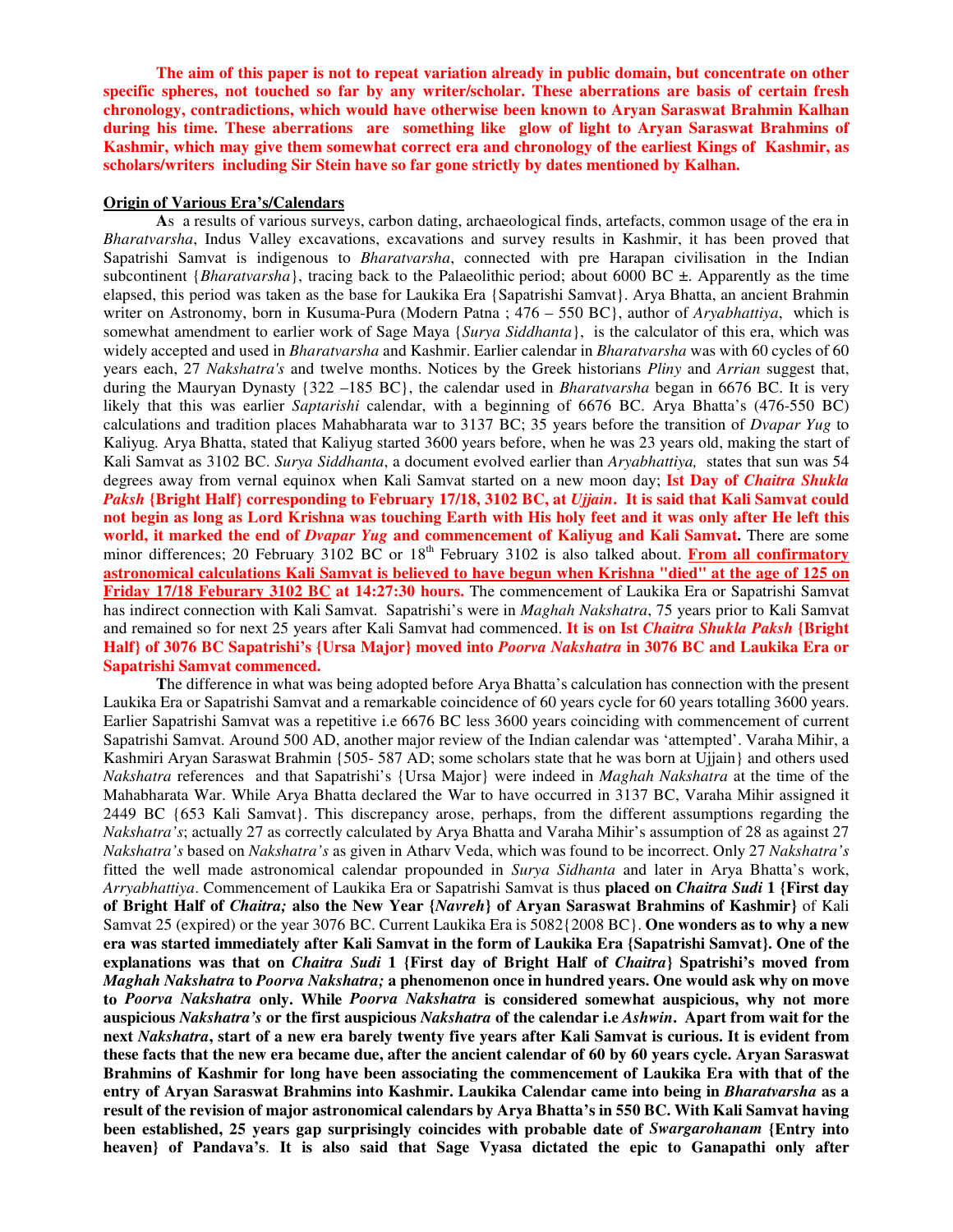*Swargarohanam* **of Pandava's. Thus possibly, to my mind, commencement of Laukika Era {Sapatrishi** Samvat} can be attributed to the dates of Swargarohanam of Pandava's, which would have done so on an **auspicious day. Pandava's left for their last journey on** *Aswayuja* **Bright {***Shukla Paksh***} 12 th Day {***Dwadashi***} when Yudishthir was 128 Years old {3102 BC} and their** *Swaragarhonam* **is dated about 25 years later.**

**L**aukika Era reckoning is to be found in all handbooks of Indian chronology. Two other prevalent Samvat's also were in use in Kashmir; Vikrami Samvat and *Sakabda* or Saka Samvat {Also called *Shalivahana* Saka}, difference between the two being 135 years. In **2008** AD, Vikrami Samvat is **2064** while Saka Samvat is **1930**. Saka Samvat commenced in 78 AD and is related to the coronation of famous Kushan King Kanishka. Present Christian calendar came into vogue in 7 AD in *Bharatvarsha,* which since ancient times has been following lunar calendar.

# **Relevant Acceptance of Kali, Laukika and Saka Samvat's by Kalhan**

**A**s mentioned above, Taranga 1 of Rajatarangini starts quoting three era's {Samvat's}; Kaliyug {Kali Samvat}, Laukika Era {Sapatrishi Samvat} and Saka Samvat {Also called *Shalivahana* Saka}. Kalhan has rightly accepted beginning dates of these Samvat's and these can be tabulated from his verses also; Kali Samvat to 3102 BC, Laukika Era to 3076 BC and Saka Samvat 79 AD. Certain other accepted facts connected with these era's, directly or indirectly are; acceptance that Great Bear {Sapatrishi's} moving from one *Nakshatra* to another in hundred years; Yudishthira of Mahabharata fame ruled when Sapatrishi's were in *Maghah Nakshatra*. However there is doubt that Mahabharata War {Also called Bharata War} took place at the end of the *Dvapara Yug* {Verse 48-49 Taranga 1}, indirectly meaning that it took place much later in Kaliyug.

**K**alhan, from all accounts, was very well conversant with Sage Ved Vyasa's epic Mahabharata, as can be noted from this verse {Translated}; **"With tears in their eyes they devoted themselves to reciting hymns {***stotras***} such as** *Stavrajas* **in the Mahabharata….. Verse 106 Taranga 8".** The epic is also mentioned in Verse 1728 Taranga 7. It has been endeavour and argument in Rajatarangini to prove Kali Samvat 653 as the starting point of Kashmir Kings Chronology, corresponding with coronation of Yudishthira. Till the time of Kalhan, Kashmir had renaissance of religious fervour from 5<sup>th</sup> Century onwards; Sangam Aditya propagating Shaivism with earnest around 800 AD. Somananda {8<sup>th</sup> Century AD}, Vasu Gupta, Eraka Natha, Sumati Natha and Bhatta Kallata {9th Century}, Utppal Deva and Abinav Gupta {10<sup>th</sup> Century} added to this religious fervour. It is also a fact that apart from Shaivism, Veda's, Mahabharata, Nilmat Puranam and scores of religious scriptures had been composed during this period. Contents of Mahabharata, its chronology, beginning of Kaliyug {Kali Samvat} after the war would have been in the common domain of the people of Kashmir, more so known to scholars of the calibre of Billhana and Kalhan. It was also fully known that *Dvapar Yug* had finished with the death of Lord Krishna and Kali Samvat could not begin as long as Lord Sri Krishna was alive. He left this mundane world marking the end of *Yug* and the commencement of Kali Samvat on 17/18<sup>th</sup>, Friday, February 3102 BC at 14:27:30 hours { Ist Bright Day {Shukla Paksh} of Chaitra}. It is surprising Kalhan would continue with the **misconception of Lord Krishna being alive during Kali Samvat. It is also clear that Kalhan was conversant or having known contents of the work of Sage Maya {***Surya Sidhanta***} and Arya Bhatta's work,** *Aryabhattiya***.** Contents of Varaha Mihir's {505- 587 AD} *Brhatsmhita* are accepted by him and with this indirectly that of *Arya-Siddhanta*, a lost work on astronomical computations based on the older *Surya Siddhanta,* which used midnight-day-reckoning, as opposed to sunrise in *Aryabhattiya* of Arya Bhatta. Thus overall the documents available to Kalhan were all indicators of the commencement of Kaliyug, 25 years prior to Laukika Era.

#### **Dates of Mahabharata War**

**N**owhere dates of Mahabharata War have been directly indicated in Rajatarangini, which were available to scholars throughout *Bharatvarsha* and Kashmir from around 400 BC onwards, when pioneering works on astronomy were available. It is mentioned in Rajatarangini that Bharata War {Mahabharata} did not take place at the end of *Dvapar Yug* {Verse 48-49 Taranga 1}, indicating Kalhan's assertion that it took place in Kaliyug. Indirectly Bharata War is placed to Kali Samvat 653 {Laukika Era 628}; 7<sup>th</sup> Century of Kali Samvat, assuming that Yudishthir coronation {second time} occurred in 653 Kali Samvat, which actually happened, for the second time, at the end of Mahabharata War in *Dvapar Yug*. There were certain astronomically connected indicators of the Bharata War available to scholars during Kalhan's time. These are; Yudishthir was born on *Ashwin* {*Asuj*} Bright {*Shukla Paksh*} 5 th {*Panchami*} in *Jeyshta* Star in *Sagittarius* {*Dhanu*} *Lagna* at midday in *Abhijit Muhurata*, which was 127 years five months and twenty five days prior to Kali Samvat {Roughly 15<sup>th</sup> August 3229 BC}. Lord Krishna was born on *Shravan* Dark{*Krishna Paksh*} 8<sup>th</sup> {Ashtami}, just after midnight in Taurus {Mithun *Lagana*} and was approximately 4 years younger to Yudishthir { August 3225 BC; Roughly 125 years before Kali Samvat}. Yudishthir was coronated for the first time on *Ashwayuja* Bright {*Shukla Paksh*} 10<sup>th</sup> {*Dashmi*} when he was 46 years old {August 3183 BC}. Yudishthir was again coronated on *Pausha* Full Moon Day {*Puranamashi*}, when he was 91 years 3 months and 10 days old {January 3136 BC}. Apart from glossing over this information,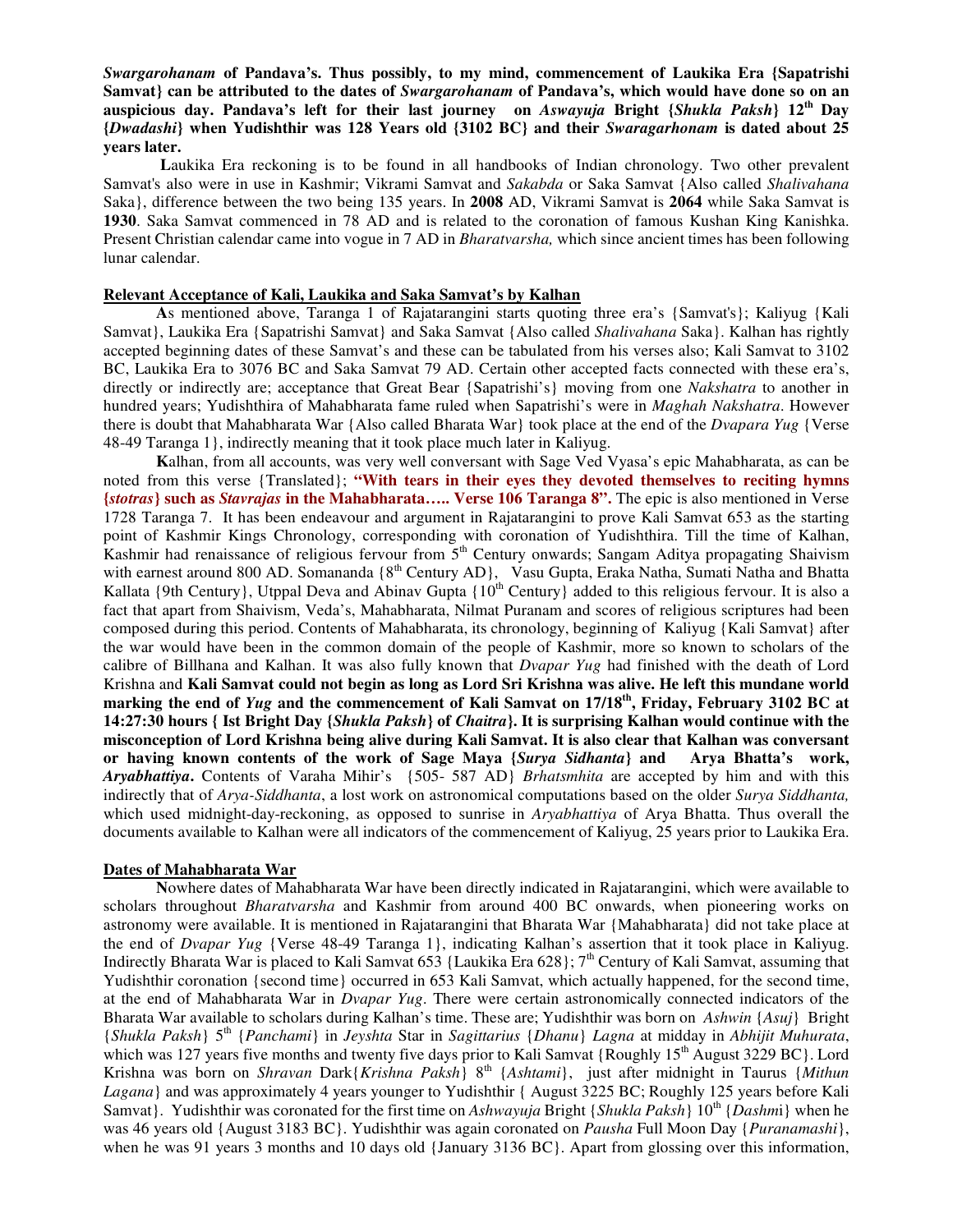*Nakshatra* of Sapatrishi's in Kali Samvat 653 have been mixed up. Though commencement of Kali Samvat 25 years prior to Laukika Era in *Maghah Nakshatra* is accepted, *Nakshatra* **used more than 6 Centuries later in Kali Samvat 653/ 623 Laukika Era remains the same i.e** *Maghah***.** In spite of overwhelming available opinion of Varaha Mihir's wrong calculation of era's, basing his calculations on 28 *Nakshatra's* as compared to actual 27, Kalhan **relied on Varaha Mihir's dates of the Bharata War i.e 2449 BC** to around 653 Kali Samvat , corresponding to 628 Laukika Era. **Bharata War {Mahabharata} took place approx 35 years plus prior to Kali Samvat, starting on** *Shubhakrit Margashira* **{***Margh***} Bright {***Shukla Paksh***} 13/14 th Day, Tuesday in** *Bharani Nakshatra,* **when Yudishthir was 91 years old {December 3137 BC}. Just the previous day, when opposing armies were rehearsing** *Vyuhas***, Arjuna fell into gloom occasioning Lord Krishna's famous** *Bhagvad Geeta* **discourse {***Margshira Shukla Paksh Ekadashi* **also called** *Geeta Jayanti* **Day till this day}. It may be argued that the present calculations, after nearly 15OO years after Varaha Mihir, have been possible due to advancement in astronomy etc. However, it is known fact that various astronomical calculations and calendars from Arya Bhatta's time were available from 400 BC onwards;** *Lagadha's Vedanga Jyotisha* **{1 st Century BC}, other astronomical works of Brhmagupta, Bhaskara I** {**disciple of Arya Bhatta}**, **Bhaskara II, Varaha Mihir's** *Brhatsamhita* **{6 th Century AD} and many more papers. This single aberration resulted in complete distortion in the initial chronological history of Kings of Kashmir.**

# **Kalhan's Assertion Sapatrishi's {***Munis}* **in** *Maghah Nakshatra* **in 2526 Saka Era {653 Kali Samvat Laukika Era 628}**

**I**n verse 56 Taranga 1 Varaha Mihir's *Brhatsamhita* {xii-3} is quoted and in previous verse "*Muni's* {Sapatrishi's} moved from one *Nakshatra* to another in 100 years". Saka Samvat, 2526, quoted in the same verse, corresponds to 2449 BC. Kali Samvat Era and Laukika Era commencement is accepted in Rajatarangini; corresponding to 3102 BC and 3076 BC respectively. It is also a known fact, even at that time, Laukika Era started when Sapatrishi's {Great Bear} moved from *Maghah Nakshatra* to *Poorva Nakshatra* on *Ist Chaitra Shukla Paksh* {Bright Half} in 3076 BC. As has been enumerated, earlier calendar in *Bharatvarsha* started in 6676 BC with 60 cycles of 60 years i.e a block of 3600 years making next block to start in 3076 BC. At the time of Kali Samvat {3102 BC} Sapatrishi's were 75 years into *Maghah Nakshatra,* which changed to *Poorva Nakshatra* 25 years later. **Thus 25 Kali Samvat is the commencement of Laukika Era {Sapatrishi Samvat}.** Even if we assume that new calendar started on commencement of Kali Samvat, *Nakshatra's* would start with *Ashwin Nakshatra* and as on Kali Samvat 653 {Laukika 628} Sapatrishi's would be in seventh *Nakshatra* i.e *Punarvasu*. Calculating reversely Sapatrishi's at the time of Kali Samvat 653 and Laukika Era 628 were in *Maghah*, it would mean that Kali Samvat and Sapatrishi Samvat started when Sapatrishi's were in *Rohini;* fourth in the sequence of *Nakshatra's*. Evidently a fresh era could not have started in the middle of *Nakshatra's*. **Actually Sapatrishi's were in** *Anuradha Nakshatra* **in 653 Kali Samvat {628 Laukika Era}. This miscalculation can be attributed to Kalhan's reluctance to accept other more authentic astronomical works available from 400 BC onwards. Even Bhaskara II, as late** as 7<sup>th</sup> Century, had reinforced Arya Bhatta's assertions. Kalhan in this regard falls short of his own **assertion of having taken note of inscriptions at temples, laudatory inscriptions and written works and the 'trouble arising from many errors had been over come {Verse 16 Taranga 1}'.**

# **Yudishthir's Coronation Dates by Kalhan**

**A**s is known Yudishthir was made **crown prince** on *Ashwayuja* Bright {*Shukla Paksh*} 10 th {*Dashmi*} when he was 31 years and five days old { Roughly 96 years 7 months pre Kali Samvat era corresponding to August 3198 BC}. Yudishthir **was coronated for the first time** on *Ashwayuja* Bright {*Shukla Paksh*} 10 th {*Dashm*i} when he was 46 years old {August 3183 BC}. Yudishthir's second time coronation took place after the Bharata War {Mahabharata}. The war was followed by twelve days mourning, *Pandav's* return to Hastinapur and thereafter coronation of Yudishthira on *Pausa* Full Moon Day {*Puranmashi*} {Roughly 35 pre Kali Samvat, 60 years Pre Laukika Era, corresponding to Jan 3136 BC}. There were certain astronomically connected indicators available to scholars, including Kalhan, during his time. These are Yudishthir's birth dates {Roughly 15<sup>th</sup> August 3229 BC}, first coronation, second coronation etc {Read above}. **As per Rajatarangini calculation Yudishthir** took over as King 2526 years before Saka Era {Verse 56 Taranga 1}, corresponding to 653 Kali Samvat, 628 Laukika Era, 2449 BC}. This makes Yudishthir 780 years old when he was coronated. The verse quoted is silent as to whether this was Yudishthir's first or second coronation. If it pertains to first coronation, then as **per Mahabharata Chronology, coronation took place in 81 Years Pre Kali Samvat, 106 Years Pre Laukika Era corresponding to August 3183 BC and Yudishthira being 699 Years old. Even by the Mahabharata Standards, this age is beyond comprehension as Yudishthira, as per the astronomical calculations/chronology, was 128 years old when he coronated his grandson Parikshit at Hastinapur {Kali** Samvat 1 Pre Laukika Era 24, corresponding to Jan/Feb 3101 BC}. The date Yudishthir died is not known **but their {***Pandav's***}** *Swaraarohanam* **{Death} may have been 25/26 years later {Roughly around Kali Samvat 25-26/ Laukika Era 1-2, corresponding to 3076 BC}.**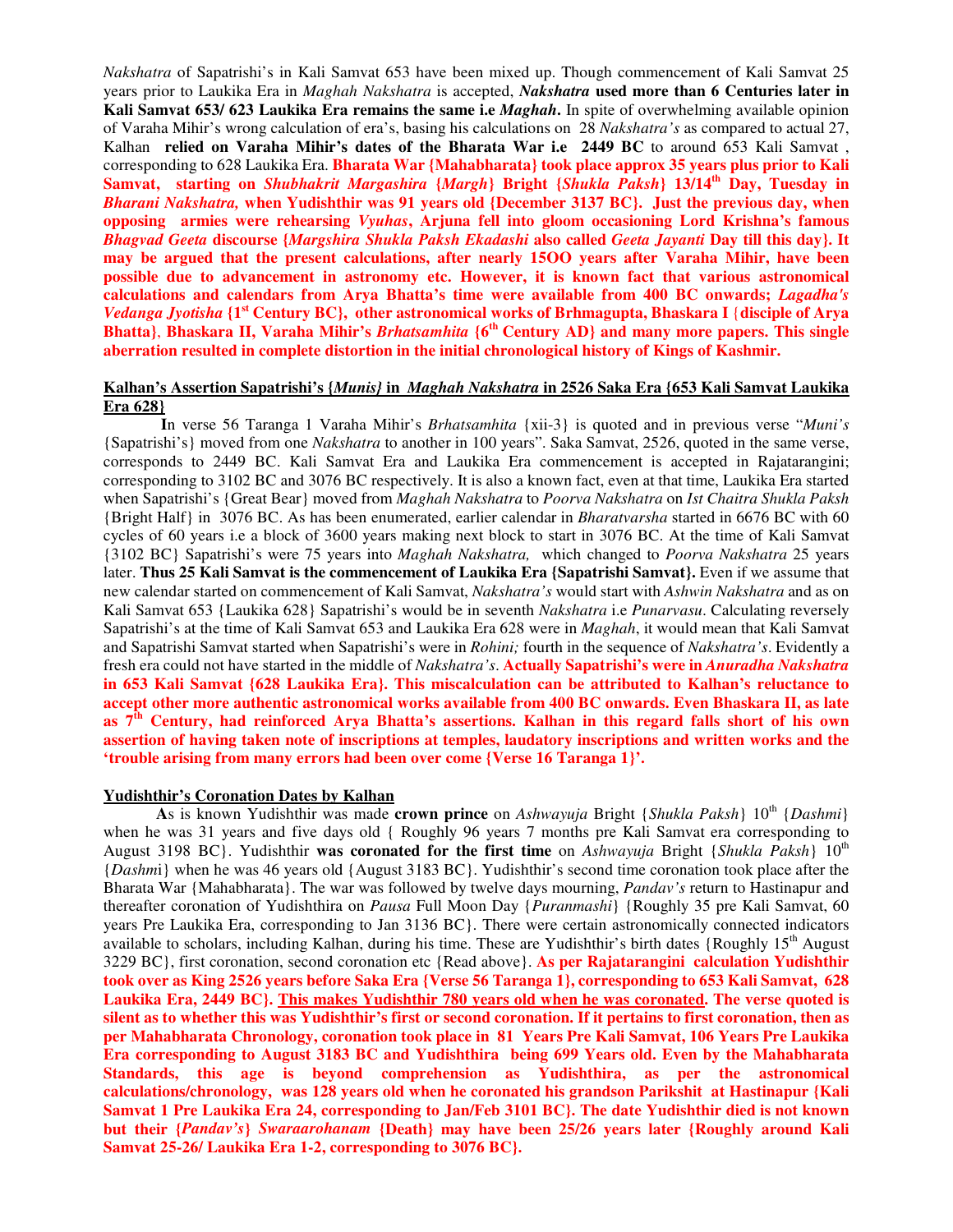### **Mystery of Kali Samvat 653/2526 Pre Saka Samvat**

**V**erse 82 Taranga 1 states; **"When six hundred and fifty-three years of the Kaliyuga had passed away, the Kurus and Pandava's lived on the earth".** The date of Yudishthir's coronation is given as 2526 before Saka Samvat {653 Kali Samvat, 628 Laukika Era {Verse 56 Taranga 1}}. **Nowhere in the entire eight Taranga's,** directly or indirectly, the basis of for quoting this Samvat {653 Kali Samvat} has been explained, which has **been used as the beginning era of the chronology of Kings of Kashmir.** *Brhatsamhita* of Varaha Mihir is referred to and apparently the dates of Bharata War {Mahabharata} have been taken as 2449 BC, as propagated by Varaha Mihir in 6 th Century AD, which corresponds to Kali Samvat 653. **Strangely 'only' this aspect of Varaha Mihir's composition has been taken; Sapatrishi's moving from one Nakshatra to another in 100 years and commencement dates of Laukika era and Kali Samvat have been taken from age old astronomical works of** Arya Bhatta and others. The result has been post dating of chronology in Rajatarangini by the author by **more than 653 years, starting with Gonanda I.**

# **Erroneous Dating of Gonanda I and Chronology**

**V**erse 16 Taranga 1 mentions that the details of four Kings of Kashmir viz Gonanda I and his successors have been taken from Nilmat. Puranam; a sacred composition dated around 600 Century AD. First 10 Verses of Nilmat Puranam mentions Gonanda and his successors, as an enquiry conversation between King Janmejaya {Great Grandson of Yudishthir} and Vaisampayana {Pupil of Sage Vyasa}. Though characters from Mahabharata are quoted, like Madhava, Vasudeva etc, no names of Kings of Kashmir except male child Gonanda are quoted. This conversation briefly wants to find as to why 'Kings of Kas'mira' did not participate in Bharata War of **Janmejaya's forefathers and why Pandu's or Dhratshtara did not chose King of Kashmir for their support'.** This query follows with an explanation that 'King of Kas'mir' went to *Suyamvara* to fight Madhava, son of Vasudeva. A fight took place between Vasudeva and the King of Kas'mir, in which latter was defeated. Out of respect Vasudeva coronated pregnant queen, so that the posthumous son might rule and was named Gonanda. Being a child, he was not asked for either by Kaurava's or Pandav's for participation in Bharata War. **The query is about non participation of 'King of Kas'mir' in Bharata War {Mahabharata}, assuming Kings name was Gonanda, Nilmat Puranam indicates this event of Pre Bharata War. It also talks of coronation of pregnant** queen being coronated and Gonanda {II} being a child at the time of Bharata War and that is the reason his support was not asked for by either side. Damodara as King and son of King Gonanda {I} and father of **Gonanda {II} and listed by Kalhan, is not talked about.**

**I**mmediately after mentioning coronation of Yudishthir, Kalhan talks of glory of 'King Of Kas'mir {Verse 57 Taranga 1}' and gives the details of the event as enumerated in Nilmat Puranam but with different contents and characters {Verses 59 to 70 Taranga 1 and 3407-3409 Taranga 8}}. These verses state that King Gonanda of Kashmir had been invited by his relative Jarasamdha, King of Maghada, father-in-law of *Kamsa* {Krishna's maternal uncle}, to help him in a war against Krishna {*Krsna*}. Gonanda complied and was slain on the battle field by Balabhadara. Gonanda's son Damodara then ruled earth {Kashmir} and later went to Gandhara, when he comes to know that *Vrsnis* {Yadava's} had been invited to attend *Suyamvara* on the banks of Indus {Sindhu}. Damodara was killed by Krishna, but taking into consideration the high sanctity of 'Kas'mir', **Krishna** coronated his rival's pregnant widow Yasovati {Verse 70} 'till her child is born and then takes over the throne'. The child takes the name of Gonanda after his grandfather. Kalhan in Verse 82 Taranga 1 too **confirms that Gonanda II's being a child, his support was not sought in Bharata War {Mahabharata}.**

**In Nilmat Puranam as well as Rajatarangini, these events are pre Bharata War, including Gonanda** II being a child at the time of War. Assuming Gonanda II was roughly ten years old at the time of Bharata **War {Mahabharata}, Gonanda I being roughly around 60 years old when killed and his son Damodara around 30 years old on taking over. This would date Gonanda I going to Mathura around 12-13 years** before Bharata War { 47/48 years Pre Kali Samvat, 72/73 Years Pre Laukika Era and around 3149/50 BC}. Assuming that Gonanda I had been King roughly for 30 years at the time of his death, Gonanda's I reign **would start around 77/78 years Pre Kali Samvat { 3179/3180 BC, 3258 Pre Saka} as against 2526 Saka** Samvat { 2449 BC } given by Kalhan; a difference of around 730 years, from quoted era of 653 Kali **Samvat. The miscalculated dates from Gonanda I could be as under:-**

- **Gonanda I Coronation Roughly 77/78 Years Pre Kali Samvat, 102/103 years Pre Laukika Era {Sapatrishi Samvat} {3257/58 Saka Samvat; 3179/3180 BC}.**
- **Gonanda I killed and Damodar's Coronation roughly 48 Years pre Kali Samvat, 73 Years Pre Laukika Era {Roughly 3149 BC; 3227 Pre Saka Samvat}. Yasovati also coronated around the same time. It can be assumed Damodar's death took place 2-3 years after his coronation.**
- **Gonanda II assumed to be around 10 years old at the time of Bharata War can be dated as** coronated around as 6 years old in 40 years pre Kali Samvat, 65 Years pre Laukika Era {3142 BC **and 3220 Pre Saka Samvat}.**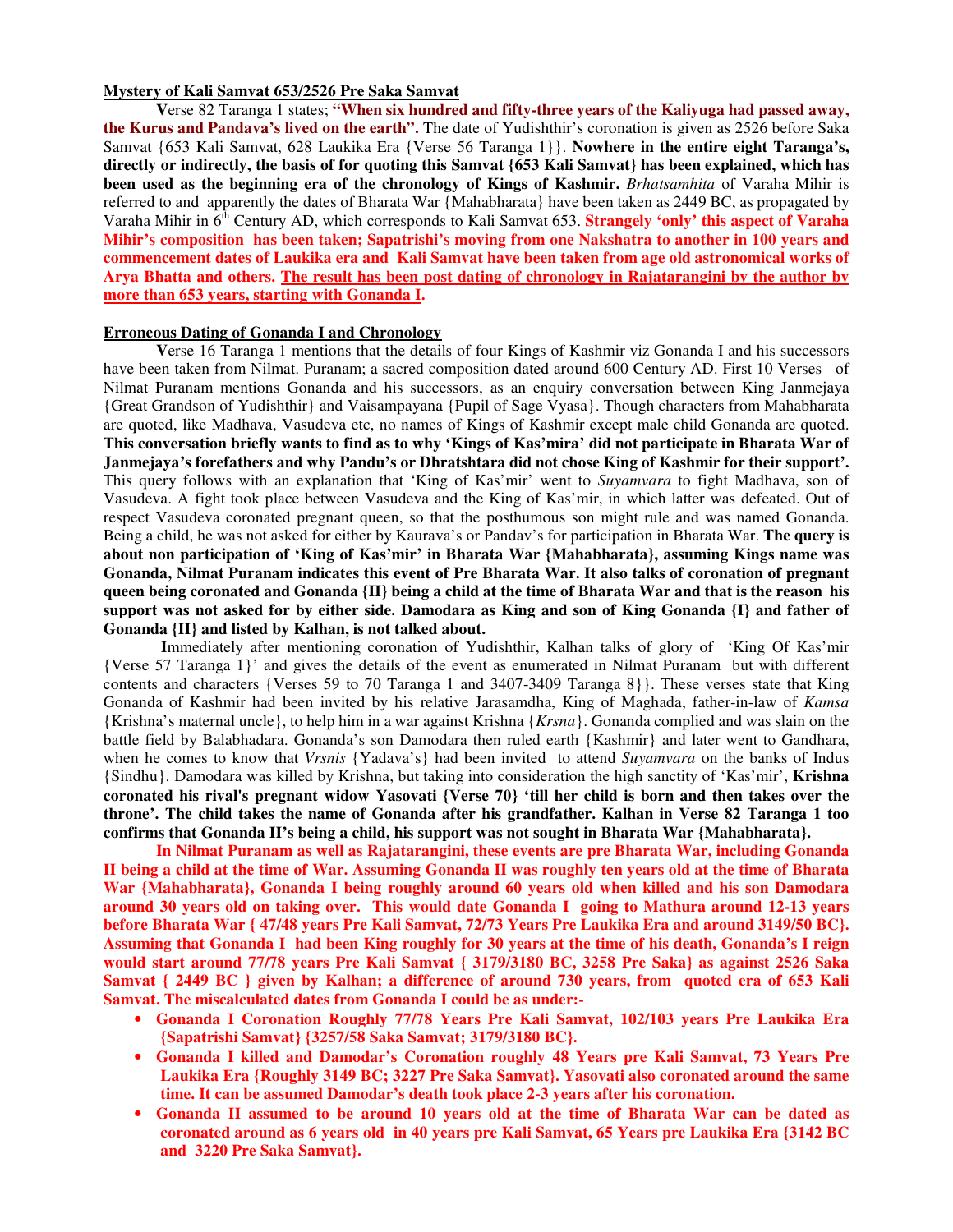• **Even if Rajatarangini reference taking 653 Kali Samvat as base, dates of King Gonanda I would be at least 42-43 years before the era mentioned { Around 611/610 Kali Samvat}.**

**Thus the Chronology of the Kings of Kashmir should have started from 77/78 Years Pre Kali Samvat, 102/103 years Pre Laukika Era {Sapatrishi Samvat } {3179/3180 BC ; 3257/58 Pre Saka Samvat}.** Historical narrations by our scholars have so far been quoting 653 Kali Samvat of Kalhan in all references **to the Kings of Kashmir; out by nearly 730 years.**

# **Bharata War {Mahabharata} Dates Mix Up**

**M**ahabharata War lasted a fortnight plus but has been quoted differently in the verses. When Yudishthir's coronation is mentioned, it is assumed that it was Yudishthir's second coronation **after the Bharata War. Gonanda I's rule is also placed around same time after Bharata War {Verses 56/57}. Rajatarangini goes along with the narration of 'Gonanda's help' to 'Damodar's coronation' followed by his killing, Yasovati's** coronation and finally her son Gonanda II being a child at the time of Bharata War {Mahabharata}. These **are contradictory with the dates/timings and sequence of events connected with the King's of Kashmir.** Kalhan does not recognise the time elapse between the four rulers and brackets it at the same time and that **too with the coronation of Yudishthir, which happens immediately after the war. Is there a mix up?**

# **Lost Kings – King Ashoka and Kanishka**

**K**alhan quotes that fifty two rulers from Gonanda I up to Gonanda III have not been recorded. Nineteen names of Kings in the narration in Taranga 1 are given and thirty five Kings after Gonanda II placed in lost kings, whose record of names and deeds have perished {Verse 83 Taranga 1}. Rajatarangini, counts Huska, Juska and Kanishka as one entity, actually making the total to fifty four Kings. As per narration in initial parts of Taranga 1, these fifty four Kings reign for a total of 1266 years, starting from Kali Samvat 653 {Laukika Era 628}. From Gonanda III onwards the number of years of the rule of the Kings {Verse 191 Taranga 1} is given {The era details have been calculated backwards from the Laukika Era given in Verse 703 Taranga 4}. With this calculation, Gonanda III's reign begins in Laukika Era 1894 {1182 BC, Pre Saka Samvat 1204}. Taking revised calculated dates of Gonanda I **{3179/3180 BC { 77/78 Years Pre Kali Samvat, 102/103 years Pre Laukika}, total years of** reign of these Kings, up to Gonanda III, totals to around 2000 years as against 1266 years given by Kalhan. We also know for sure that King Ashoka  $\{304 - 232 \text{ BC}\}\$  ruled from  $273 - 232 \text{ BC}$  and taking the average rule of these fifty four Kings and working on Kalhan's dates, Ashoka's rule is placed fully thousand years before his real known date. Similarly Kanishka's reign is dated as 78- 144 AD and as per Rajatarangini calculation Kanishka's rule has chronological error of about eleven hundred antedated years. **If we take the Kashmir Kings chronology from 3179/3180 BC, as deduced, this gap increases to seventeen hundred years plus in case of Ashoka and nearly eighteen hundred thirty years in case of Kanishka.** Also as per reworked chronology, the reign of fifty four Kings spans nearly three thousand one hundred years up to Kanishka, at an average of fifty eight years plus per King, which is very high as compared to normal averages in the complete book. **The difference between actual dates of rule of Ashoka and Kanishka is one hundred fifty four years,** in which only two Kings have been shown {Jaluka son of Ashoka and Damodara  $\text{II}$ } at an average of more than seventy years. This average too is rather very high. Damodara II's name akin to Damodara I appears to be from a different dynasty than those listed prior to him {Mauryan Dynasty}, possibly this King could be from the same old Gonanda dynasty {restored}. This could also indicate that after the rule of Kushans { **Kanishka, Huska, and Juska} the same dynasty was restored in the form of King Abhimanyu I, a known name from Mahabharata {Son of Pandav's, killed during the Bharata War during** *Chakravyuh***}. Even** after Abhimanyu I, the Gonandiya Dynasty, whether it is the same as initial Gonanda Dynasty is difficult to assert and as per Kalhan's Rajatarangini rules Kashmir till about 2861 Laukika Era {180 BC} It is known that dynasties, after coming to power again, named King's on the lines of earlier ones. It is also known that Ashoka and reign of his successors in the region continued till 185 BC, when last in the line of Maurya **Dynasty, King Brhadrata, was killed**.

**T**he period after Mauryan Dynasty up to Kushan King Kanishka {Coronation 78 AD} was known to be part of Indo Greek Kingdom, which has not been listed. Even after Kanishka, the line of successors as listed in History of *Bharatvarsha* are Huviska, Vasudeva {Juska}, Kanishka I and Vasishka; in that order. Except Huviska {Huska} and Juska, who have been identified from places named after them in Kashmir. *Kanishkpura* named after Kanishka is *Kanispor,* a village between Vitasta and road from Baramulla {*Varhamulla*}. The locals treat it as a *Tirath* and attribute its founding to King *Kanistharaja* {King Kanishka}. *Husakpura* {*Ushkar*} in *Varahakshetra* {Baramulla} is named after Huviska. As far as Juska is concerned, founding of Jusakpura {*Zukur*} a large village North of Srinagar {6.5 Kilometres from *Hari Parvat*} is attributed to him. No connecting artefacts or coins of later Kushan Kings other than mentioned have been found in Kashmir and it is impossible to clearly define whether any of the other Kushan rulers reigned over Kashmir.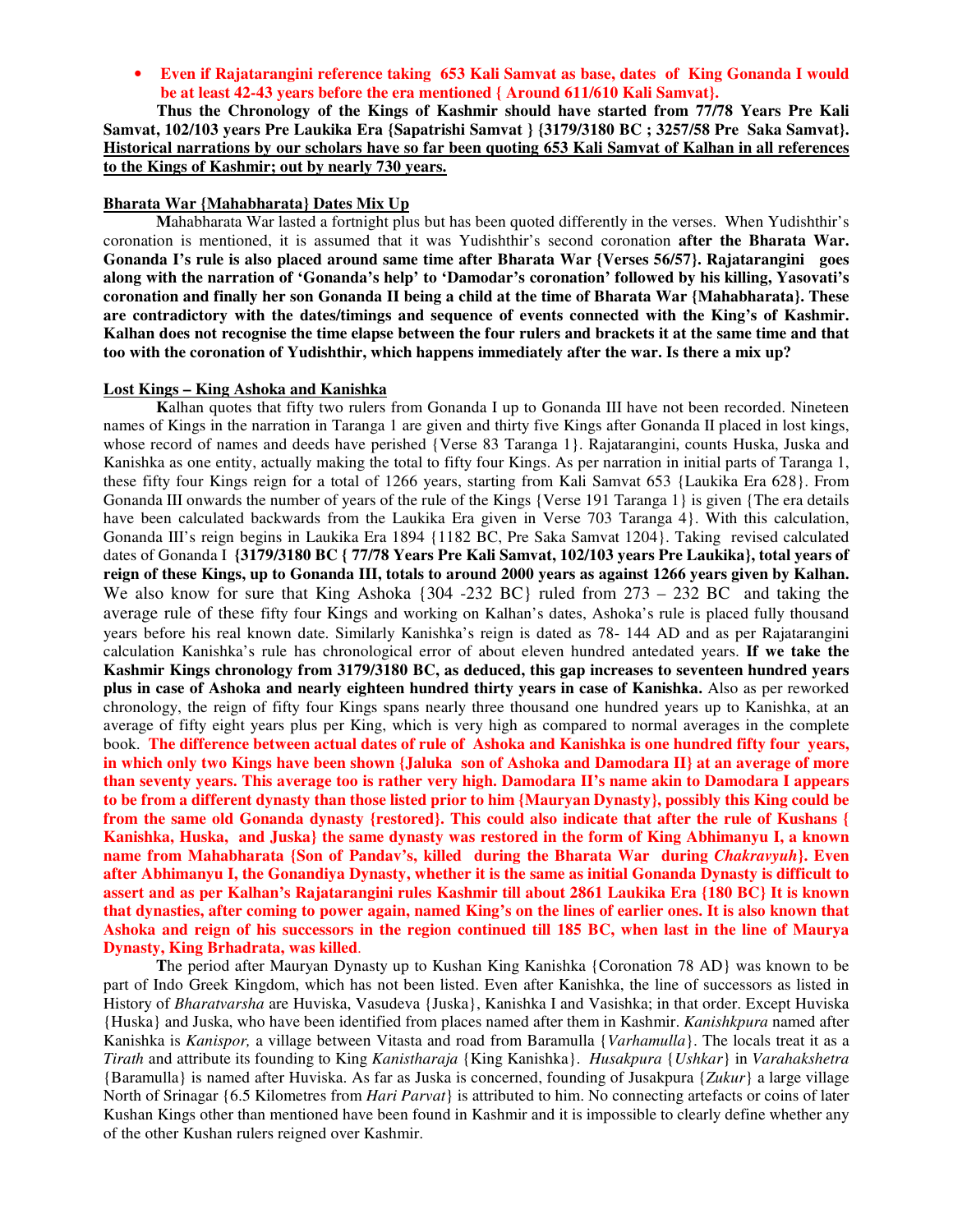**A**s per mythology Harandev, second son of Parikshit {Yudshithir's grandson} is termed as first Pandav King of Kashmir, after Gonanda II, followed by another twenty three in the line. This may well fit into the Kalhan's assertion {Verse 51} that '653 years of the Kaliyuga had passed away when the 'Kurus and Pandav's' lived on the earth'. On a fair estimate names and deeds of nearly other fifty Kings, totalling nearly eighty five **Kings has been lost. These could well be distributed; more than thirty five Kings after Damodara II {including Harandev and twenty three of Pandav lineage}, between Kings Surendra and Godhara {later belonging to another family indicating change in dynasty}, in the list of Kings recorded by Helaraja, Chavillakara and finally Indo Greek rulers after Ashoka's Maruya Dynasty and before Kushan rule.**

#### **Reign and Era - Kings Abhimanyu to Baladitya and Thereafter**

**I**n the initial part of Taranaga I, after Kanishka, King Abhimanyu I is listed at the end of the list in the calculation of total of 1266 Years {Laukika Era 628-1894}. Narrative is Thereafter resumed the with Gonandiya Dynasty from Laukika Era 1894 to 2896, giving a total of twenty one Kings totalling 1002 years duration of their reign, averaging more than fifty years per King; from about 1182 BC to 180 BC {Verse 191 Taranga 1 onwards}. Actually these dates should have been in AD era, since King listed earlier {Kanishka} was known to have ruled in 78-144 AD. Taranga 2 lists six Kings for a total of 192 years; Laukika Era 2896 to 3088 corresponding to 180 BC-12 AD. Again these dates are out of tune with certain known names of Kings and their actual dates of reign. In Taranga 3, ten Kings are listed for five hundred and eighty nine years; averaging nearly sixty years per King {Laukika Era 3088 to 3677 {Corresponding to 12 – 601 AD}; abnormally high average and in one case unbelievable three hundred years  ${Ranaditya$   ${Tunjana III}}$ . It is only at the end of Taranga 4  ${Verse 703}$ records of exact dates for the various reigns in Laukika Era {3889 Laukika corresponding to 813 /4 AD onwards} are given. By this time gap between actual and stated narrows down to approximately twenty five years. **Dates up to Taranga 3 give an impression of overstated duration of reigns of Gonandiya Dynasty {Taranga 1} and 'Restored Gonandiya Dynasty' {Taranga 3} . The names from Gonanda III, apart being heavily antedated,** also gives an impression that some of the Kings may have ruled for very short period or they did not exist. **However, historical evidences of some of the listed Kings exist like Nara {Destroyer of Vijayesvara {Vijbroor} and founder of Narapura}, Hiranyaska {Founder of Hiranyapura}, Mihirkula {Mihir Kul}, Nara II, Gopaditya {Gopadiri** *Agrahara* **fame; present day Shankracharaya}, Khinkhila-Narendraditya, Meghavahana, Hiranya-Toramana {Established with help of coins of his era}, Matra Gupta, Pravarsena I and II {Pravarsena II founder of Pravarpura {Srinagar}}, Vikramaditya - Harsa of Ujjain, Lakhana-Narendraditya {Established from silver coins with the inscriptions which bears the legend Raja Lakhana Udayaditya} and to a certain extent Baladitya. In Taranga 4 from King Durlabvardhana {Karkota Dynasty} onwards the details are closer to dates confirmed by other chronicles, coins or foreign notices, travelogues** of Chinese and other travellers etc. However, even after giving the dates of Karkota Dynasty Kings, there is **a difference of twenty five years {more about this in next paragraph}.**

# **Mystery of 25 Years Difference in Taranga 4**

**U**p to King Abhimanyu I, generally whole era from Gonanda I is given in total number of years. It is only from Gonanda III {Verse 191 Taranga 1} till Verse 703 Taranga 4, total number of years of reign of each King are given. In this verse {703 Taranga 4} Laukika Era {3889} beginning of the reign to the end of King Ajitpada reign {Laukika Era 3926} is given. Taranga 4 starts with King Durlabhavardhana of Karkota Dynasty and the calculated date of his accession is marginally antedated by twenty five years from the actual dates calculated from other sources, mostly Chinese, which were recorded much earlier than the composition dates of Rajatarangini and have been proved to be more authentic dates. During the time of Gonandiya Dynasty the first Chinese reference to Kashmir was traced to a record dated 541 AD, based on the account of an 'Indian Envoy' who reached China during the early part of the reign of T'ang Dynasty {541 AD}. Ninety years later Hieun Tsang {631 AD}, Chinese Pilgrim, gives vivid account of various places including Pravarpura and the Kings of Kashmir. We have also reference in Chinese Annals to Durlabhavardhana, the founder of Karkota Dynasty, who as per Rajatarangini ruled from around 600/601 – 636 AD. Another Chinese notice of Kashmir contained in the Chinese Annals of the above T'ang Dynasty, records embassy from Kashmir King in China {in or shortly after 713 AD}. Chinese pilgrim Ou-K'ng {759 AD} had also extensively covered Kashmir, its surrounding areas and recorded details of Kashmir. From the comparison of dated found in Chinese and other records, more closer to actual dates of Karkota **Dynasty, Kings in this Taranga {4} are antedated by around twenty five years including Lalitaditya Muktapida**. **This aberration, which occurs in dates of reign closer to the date of composition of** Rajatarangini, when author would have had access to recent past records of the Kings and can best be **explained that Kalhan, while calculation, possibly mixed up the dates with Kali Samvat years, which is** antedated by twenty five years to Laukika era. This is also confirmed by the fact that the book suddenly gives beginning year of reign of King Ajitpada in Laukika Era, followed by end era of his reign; again in **Laukika Era.**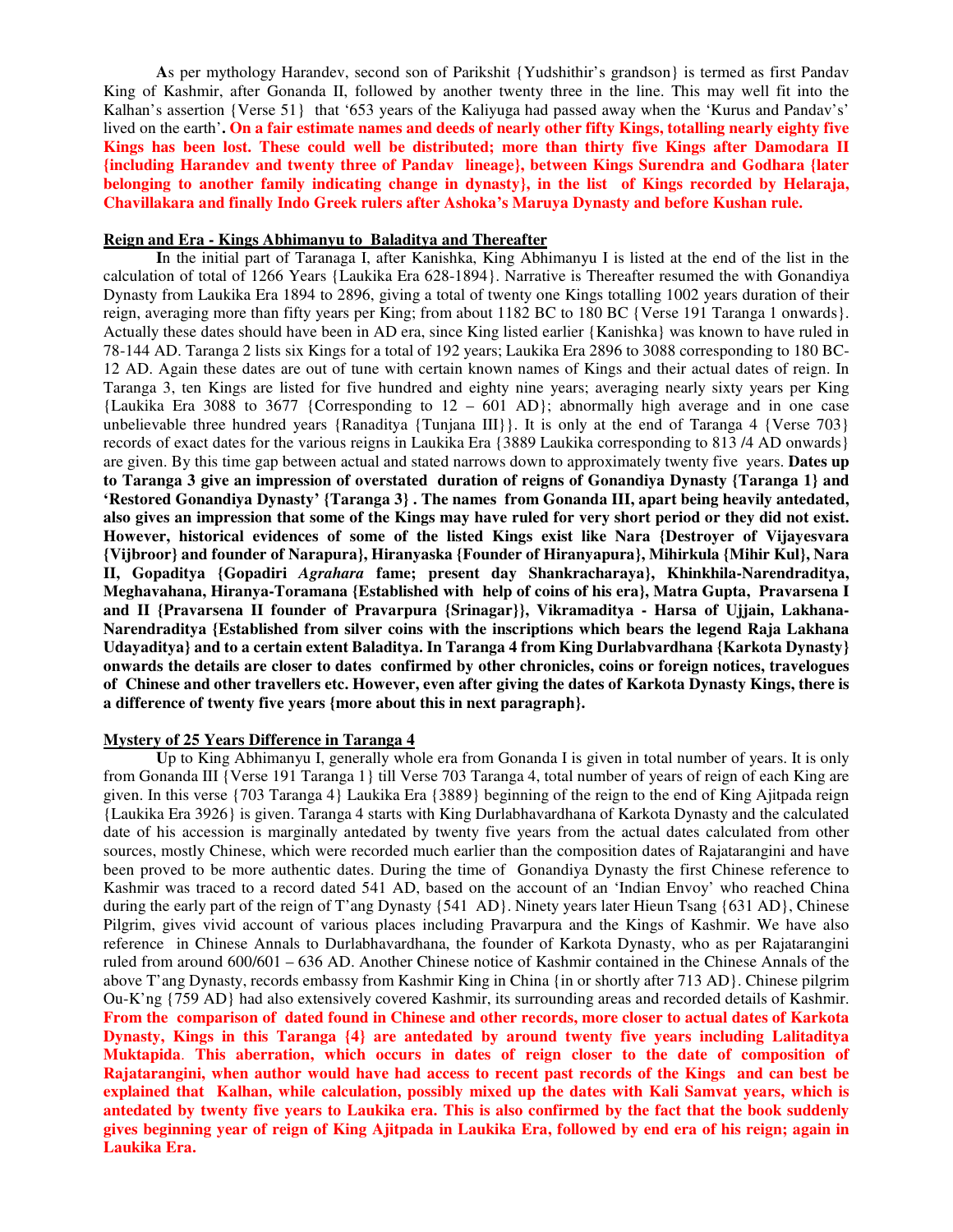### **Other Points of Misinterpretation**

Kalhan holds an iconic position, very learned and Rajatarangini being unique chronicle of 12<sup>th</sup> Century in *Kavya* style. He apparently had studied lot of material available at that time; Ramayana, Mahabharata, Nilmat Puranam, works of Helaraja, *Parthivavali* {List of Kings}, *Suvrata's* composition, Ksemendra's *Nrpavali*, Billhan, works of Arya Bhatta, Bhaskara, Varaha Mihir and other astronomers and many more chronicles and scriptures. **It is nearly impossible to find faults or mistakes in the work but to err is human**. We do not know the personal circumstances under which Kalhan completed Rajatarangini; **did he revise it, was he correct in not accepting the historic works of earlier times or were they really not up to standard**. Nearly nine centuries later it is difficult to sit in judgement of his work but with plethora of material available over the centuries, more reliable and correct information can be formed of the era's, Kings and events. Kalhan had thoroughly read various scriptures and it is but natural that his work should have been free of any errors or somewhat ambiguous references. There are few in addition to what have been enumerated above as under:-

• **Wrong Reference to Kamsa. I**n Verse 59 Taranga 1 while referring to call for help by Jarasamdha, father in law of Kamsa, of Mathura town of the enemy Kamsa instead of Krsna {Krishna}. **It is apparent that he did not get time to revise the chronicle.**

• **Rule of Kurus {Kuravs} and Pandavas. V**erse 51 Taranga 1 refers to the rule of Kurus and Pandavas till about 653 Kali Samvat. Again Verse 44 Taranga 1 refers to Gonanda III {As per Kalhan's reckoning Gonanda III Kali Year 1919 {1182 BC}} but possibly 2 Century AD} to be "contemporaries of Kuru's and sons of Kunti". The way events, quotes, characters from Mahabharata have been quoted in the chronicle; there is no doubt about Kalhan's mastery over the epic. However, the verse and few more give an impression that Kuru's {Kuravs} and Pandav's were two different dynasties from the beginning and both continued to rule *Bharatvarsha* after the Bharata War. As per the mythology and scriptures, origin of Kuru's starts from Dushyant and Shankuntala, whose son is Bharata. King Hastina, who established Hastinapur, was son of King Bharata and Kuru was King Hastina's son and the dynasty was called Kuru's {Kuravs}. Later in the line three brothers Dhritarashtra, Pandu, and Vidura were born . Dhritarashtra was blind, Pandu "the pale one", called as such as he was pale at the time of birth and Vidura, reincarnation of Sage Vyasa thought to be of humble birth. Pandu was set on the throne as the King and this became the bone of contention and finally resulted in Bharata War {Mahabharata}. From here the distinction of Kuru's {Kuravs} and Pandu's {Pandav's} starts. Sons of Dhritarashtra{Kuravs} fought in the Bharata War. Duryodhana had twenty nine sons of which few survived. Upon the death of all, Ashwathhama crowned Durmukha, youngest son of Duryodhana as next King and continued struggle. After the war the defeated Kuravs migrated to west and formed the *Kathi* tribe, now living in Kathiawar {Gujarat}. Pandav's line after Yudishthir is carried on by his grandson Parikshit, who after sixty years rule coronate's his twenty five year old son Janamejaya and died. **Parikshit had another son, Harandev, and he is termed as the first Pandav King of Kashmir, roughly 30 years after Gonanda II {Also read above}. The date of Kuravs and Pandav's thus pegged to 653 Kali Samvat is ambiguous**.

• **Reference to Jina – Buddha? I**n Verse 102 King Ashoka is referred to; "embraced the doctrine of Jina, covered *Susalaletra* {Village of *Hukhlitr*} and *Vitastatra* {Vithvutur village near Verinag} with numerous Stupas" during the reign of Ashoka. The reference of referring by term **Jina** to Buddha is different as Kalhan refers to Buddha {Gautam Buddha [May 623 – 547 BC} in the book as *Mahasakya* {Verse 140-144 Taranga 1}, Sakyasimha {Verse 172 Taranga 1} and at many other places. Kalhan used 'Buddha' term in Taranga's 1, 3, 4, 5, 6, 7 and 8 while referring to Gautam Buddha. Generally when reference is to **Jina**, it refers to **abhorring of killing,** which is also associated with Lord Mahavira {575 BC} and who used to be also called **Jaina** {Jina}. **Hopefully the words Jina referred have not been used out of context in the chronicle by Kalhan**.

• **150 years to Buddha from the reign of Kushan Kings {Verse 172 Taranga 1}. I**n this verse *Sakyasimha* {Buddha} is placed just 150 years before Kushan Kings. **In the table of chronology Ashoka is placed five rulers above Kushan Kings, which also comes to about 150 years**. Actually Ashoka {304 -232 BC} ruled from 273 – 232 BC, nearly 300 years before Kushan Kings {Kanishka, Huviska, Juska}. Gautam Buddha {May 623 – 547 BC} antedated Ashoka by nearly three centuries, making Buddha 600 years before the Kushan Kings. **One cannot find any answer to this aberration as mentioned in the verse.**

• **Rajatarangini closing in the middle of the reign of the King {Jai Simha; 1128 AD- 1155 AD} may** surprise many scholars. Was it that Kalhan knew that he could not cope up, physically, with the task or is it that he had sensed his death in near future. No one can really tell but there is enough indication that much he would have loved to include complete reign of Jai Simha, he possibly could not do so because of **circumstances beyond his control.**